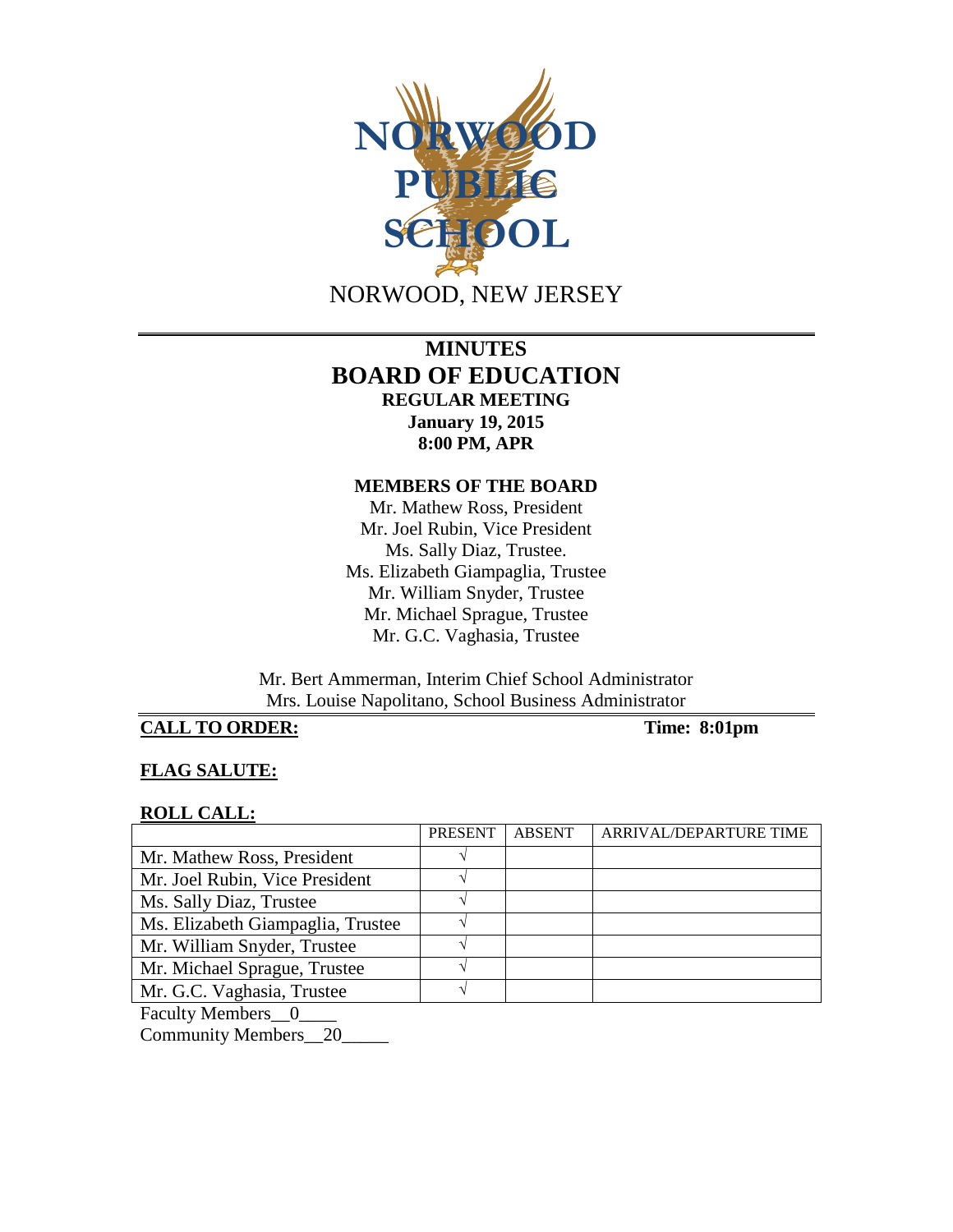## **OPEN PUBLIC PORTION MEETING ACT STATEMENT:**

Pursuant to the Open Public Meetings Act, Chapter 231, Laws of New Jersey 1975, notice of this meeting, its date, time and place have been posted on the Board's official bulletin board, and it has been delivered to The Record newspaper circulated in the District at least 48 hours prior to the time for this meeting. The Board will meet in executive session immediately following to discuss personnel and contractual matters.

## **DISCUSSION OF CORRESPONDENCE:**

#### **INFORMATIONAL ATTACHMENTS:**

- January 2015 Calendar (Attachment A)
- January Enrollment Report (Attachment B)
- January Child Study Team Student Count (Attachment C)

#### **MEETING CALENDAR**

| <b>Date</b>       | <b>TIME</b> | <b>PLACE</b> | <b>PURPOSE</b>              |
|-------------------|-------------|--------------|-----------------------------|
| January 19, 2015  | 8:00PM      | APR          | Regular Meeting             |
| February 2, 2015  | 7:30PM      | Library      | <b>Work Session Meeting</b> |
| February 23, 2015 | 8:00PM      | Library      | <b>Regular Meeting</b>      |

**PRESIDENT'S STATEMENT:** Presentation of Retiree Rich Vogler at 8:08pm. Mayor Barsa read a proclamation and thanked Mr. Vogler for all that he has done. Mr. Sprague thanked Mr. Vogler for all of his years of service behind the scenes. Mr. Ross awarded Mr. Vogler with a plaque that thanked him for his many years of service; re-open meeting at 8:22pm.

## **COMMITTEE REPORTS:**

- 1. **Finance Committee**
- **2. Building & Grounds**
- **3. Negotiations/Performance & Evaluation**
- **4. Curriculum/Technology/Policy**
- **5. School Business Administrator-**Mrs. Napolitano
- **6. Chief School Administrator**-Mr. Ammerman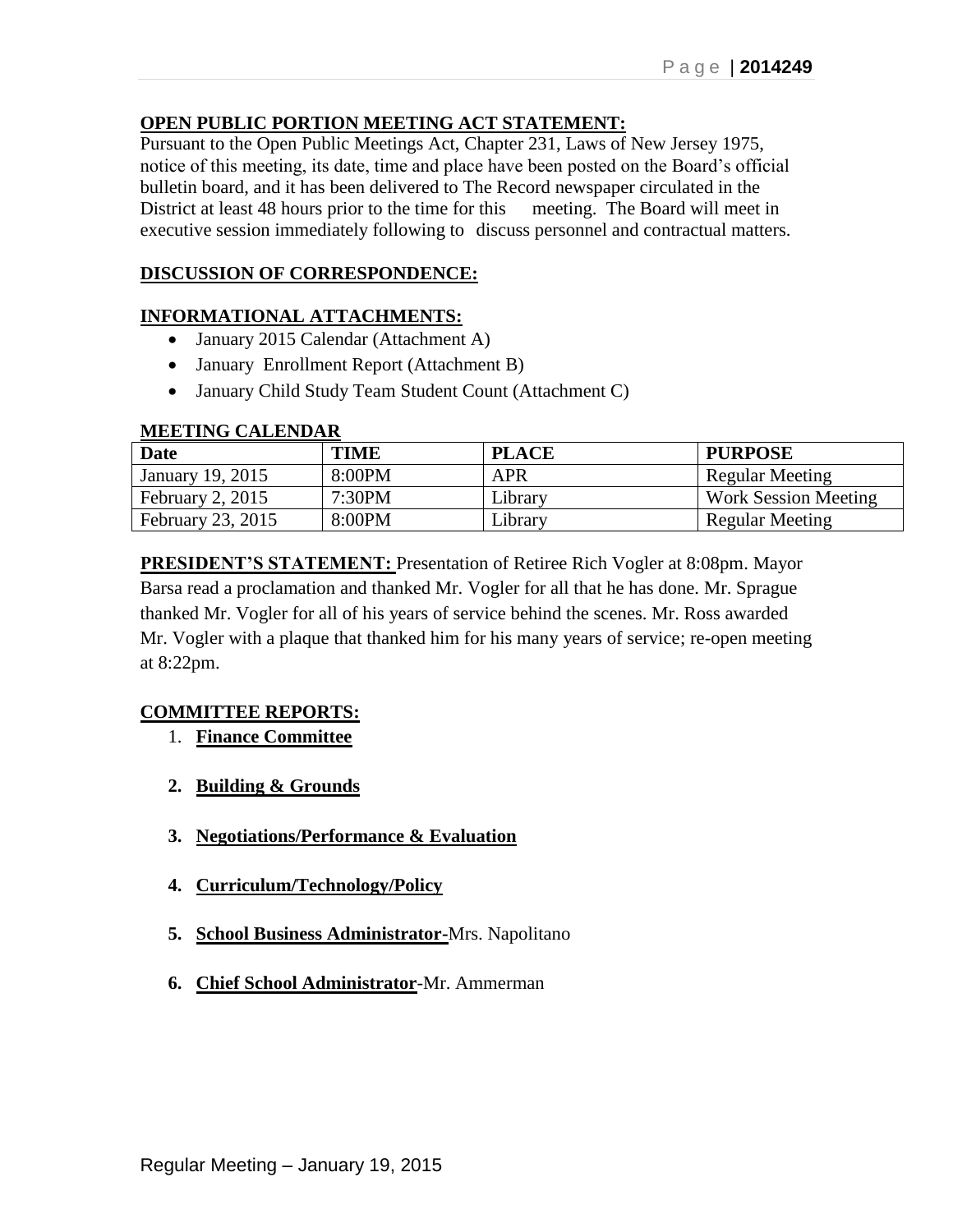## **ACTION ITEMS:**

### **I. APPROVAL OF MINUTES** BE IT RESOLVED, that the Motion to Approve the Minutes of:

December 15, 2014 – Regular Meeting and Executive Session Moved by: Mr. Vaghasia Seconded by: Mr. Rubin Vote: All In Favor

| <b>BOARD MEMBER</b>               | <b>AYE</b> | <b>NAY</b> | <b>ABSTAINED</b> | <b>ABSENT</b>               |
|-----------------------------------|------------|------------|------------------|-----------------------------|
| Mr. Mathew Ross, President        |            |            |                  |                             |
| Mr. Joel Rubin, Vice President    |            |            |                  |                             |
| Ms. Sally Diaz, Trustee           |            |            |                  |                             |
| Ms. Elizabeth Giampaglia, Trustee | $\ast$     |            |                  | *not on the   Board in Dec. |
| Mr. William Snyder, Trustee       |            |            |                  |                             |
| Mr. Michael Sprague, Trustee      |            |            |                  |                             |
| Mr. G.C. Vaghasia, Trustee        |            |            |                  |                             |

# **II. ADMINISTRATIVE COMMITTEE**

BE IT RESOLVED, pursuant to the recommendation of the Chief School Administrator, the Administrative Committee recommends the following resolution(s):

Motion to approve Administrative items "A1 – A7 & A9 - A12 & A16" Moved by: Mr. Rubin Seconded by: Mr. Vaghasia Vote: All In Favor

| <b>BOARD MEMBER</b>               | <b>AYE</b> | <b>NAY</b> | <b>ABSTAINED</b> | <b>ABSENT</b> |
|-----------------------------------|------------|------------|------------------|---------------|
| Mr. Mathew Ross, President        |            |            |                  |               |
| Mr. Joel Rubin, Vice President    |            |            |                  |               |
| Ms. Sally Diaz, Trustee           |            |            |                  |               |
| Ms. Elizabeth Giampaglia, Trustee |            |            |                  |               |
| Mr. William Snyder, Trustee       |            |            |                  |               |
| Mr. Michael Sprague, Trustee      |            |            |                  |               |
| Mr. G.C. Vaghasia, Trustee        |            |            |                  |               |

## **A1. Harassment, Intimidation and Bullying**

approve, as per the Chief School Administrator's report, the following HIB Report for December 2014 as they relate to HIB Policy #5131.8: Reported Cases: 0 Number of Cases open: 0 Number of Cases closed: 0 Number of Incidents determined to be HIB: 0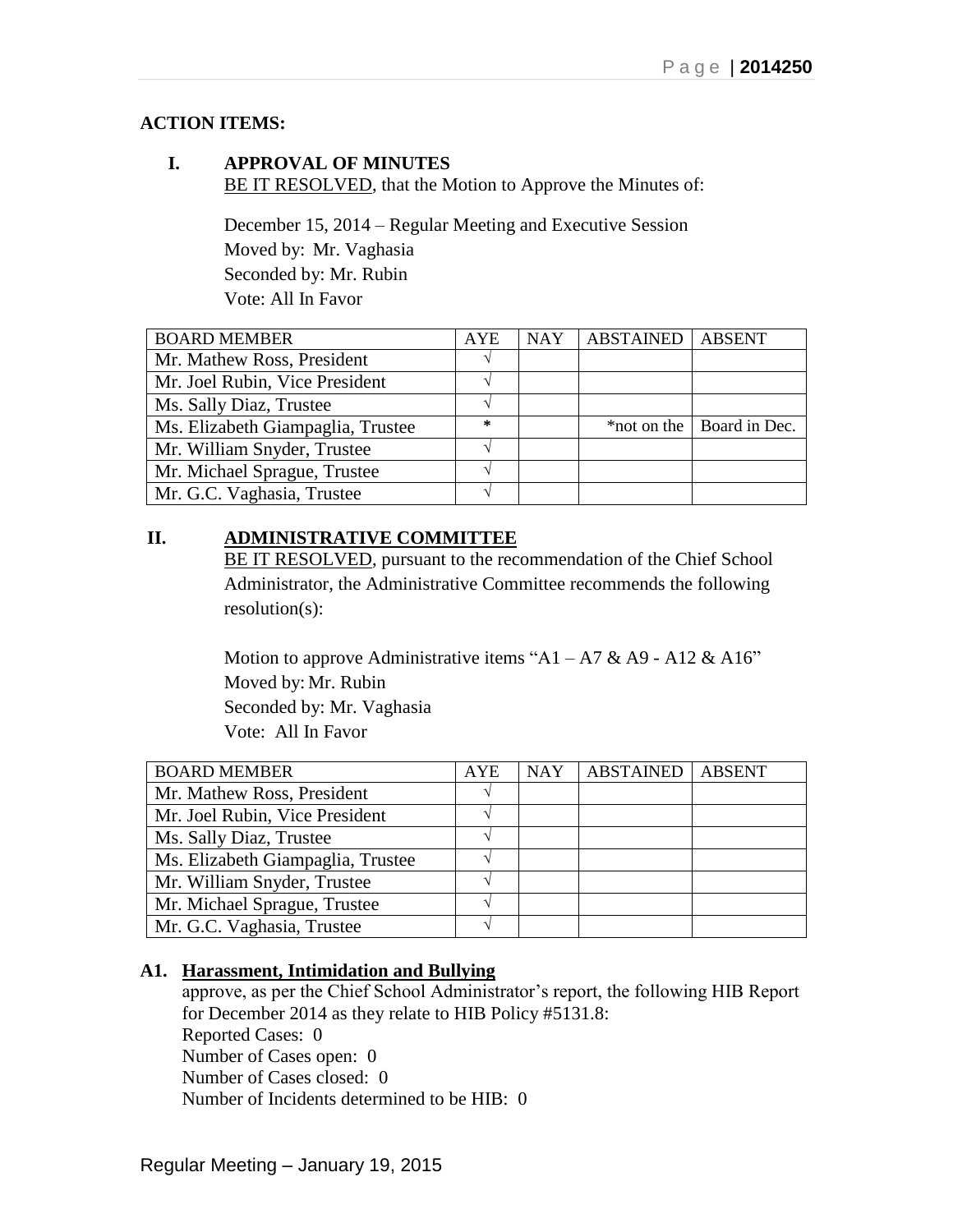## **A2. Fire and Security Drills**

post-approve the following fire and security drills for the month of December: Fire Drill – December 1, 2014 Security Drill – December 19, 2014

# **A3. CST Services/Placements (Enclosure 1-**updated**)**

approve the child study team services/placements as per Enclosure 1.

# **A4. Workshop/Conference**

approve and post-approve the following conferences/workshops:

|           | Name:       | <b>Bernadette Ricco</b>                          |
|-----------|-------------|--------------------------------------------------|
|           | Conference: | Gifted & Talented Outreach Forum                 |
|           | Location:   | Northern Valley Curriculum Center - Demarest, NJ |
|           | Date:       | 12/10/14                                         |
|           | Cost:       | \$.00                                            |
| $\bullet$ | Name:       | Jennifer Kiss                                    |
|           | Conference: | <b>Using Picture Books</b>                       |
|           | Location:   | Northern Valley Curriculum Center - Demarest, NJ |
|           | Date:       | 12/10/14                                         |
|           | Cost:       | \$.00                                            |
|           | Name:       | <b>Bernadette Ricco</b>                          |
|           | Conference: | Electronics Planning & Development Meeting       |
|           | Location:   | Englewood Cliffs, NJ                             |
|           | Date:       | 12/11/14                                         |
|           | Cost:       | \$3.72                                           |
| $\bullet$ | Name:       | Harriet Kaplan, Tracey Preolo                    |
|           | Conference: | World Writing Curriculum Writing                 |
|           | Location:   | Northern Valley Curriculum Center - Demarest, NJ |
|           | Date:       | 12/15/14                                         |
|           | Cost:       | \$.00                                            |
|           | Name:       | Christie DeStefano                               |
|           | Conference: | <b>Implementing Math Practices</b>               |
|           | Location:   | Closter, NJ                                      |
|           | Date:       | 12/15/14                                         |
|           | Cost:       | \$.00                                            |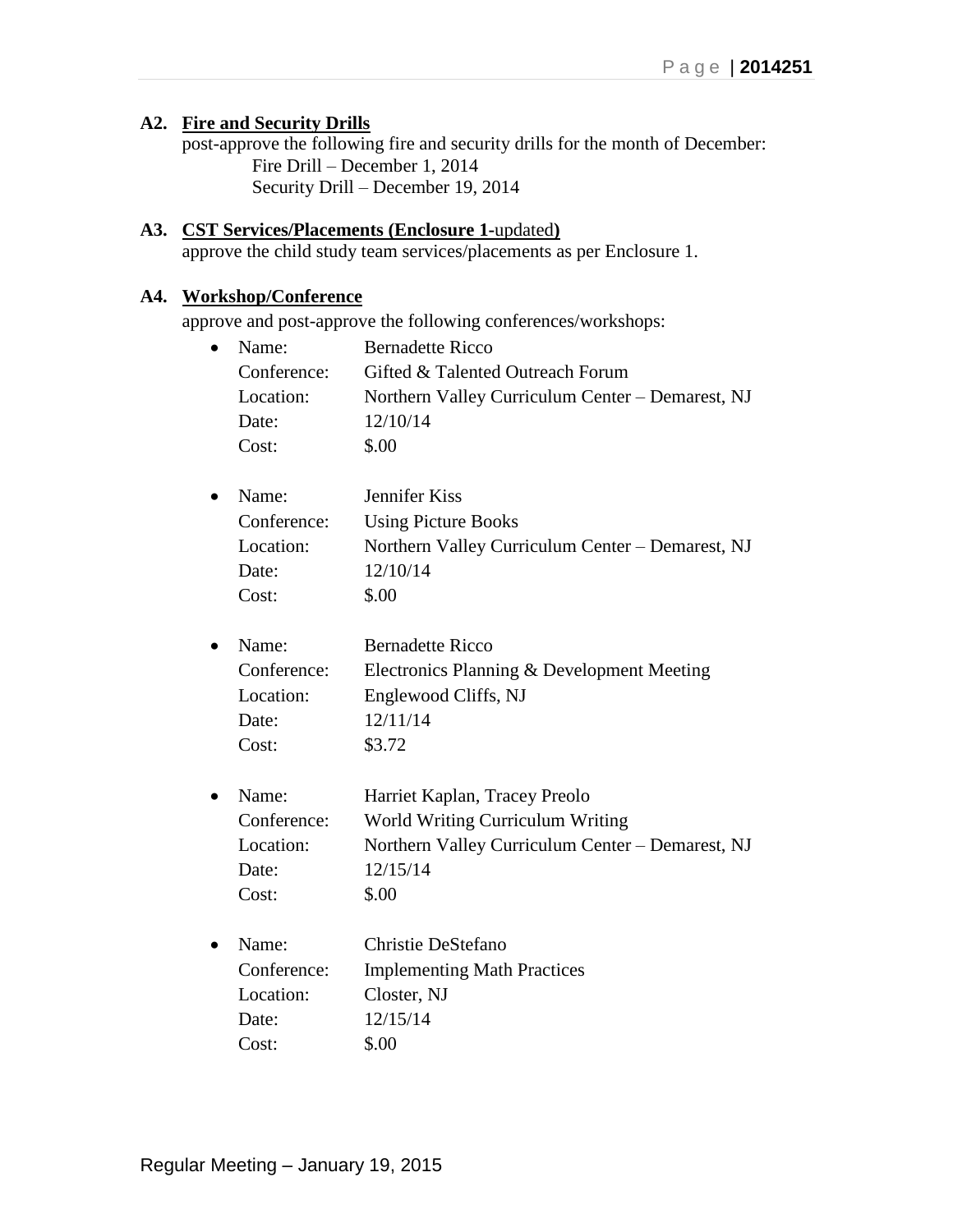| $\bullet$ | Name:       | Jamie Kopf                                           |
|-----------|-------------|------------------------------------------------------|
|           | Conference: | <b>Regional Professional Development Committee</b>   |
|           | Location:   | Old Tappan, NJ                                       |
|           | Date:       | 12/17/14                                             |
|           | Cost:       | \$.00                                                |
|           | Name:       | Gina McCormack, Fran Orefice, Dana Sir               |
|           | Conference: | <b>DTC PARCC Training</b>                            |
|           | Location:   | Paramus, NJ                                          |
|           | Date:       | 1/6/15                                               |
|           | Cost:       | \$.00                                                |
|           | Name:       | Megan O'Neill                                        |
|           | Conference: | <b>DTC PARCC Training</b>                            |
|           | Location:   | Paramus, NJ                                          |
|           | Date:       | 1/6/14                                               |
|           | Cost:       | \$6.82                                               |
|           | Name:       | Marie Cooper                                         |
|           | Conference: | Painting Techniques & Instruction                    |
|           | Location:   | Northern Valley Curriculum Center - Demarest, NJ     |
|           | Date:       | 1/7/15                                               |
|           | Cost:       | \$.00                                                |
|           | Name:       | Mauro DeSantis, Christie DeStefano                   |
|           | Conference: | Assessment: More that an A                           |
|           | Location:   | Northern Valley Curriculum Center - Demarest, NJ     |
|           | Date:       | 1/7/15 & 1/28/15                                     |
|           | Cost:       | \$.00                                                |
|           | Name:       | Jamie Kopf                                           |
|           | Conference: | Vocab & Grammar: Supporting Common Core Lang. Gr 3-5 |
|           | Location:   | Northern Valley Curriculum Center - Demarest, NJ     |
|           | Date:       | 1/8/15                                               |
|           | Cost:       | \$.00                                                |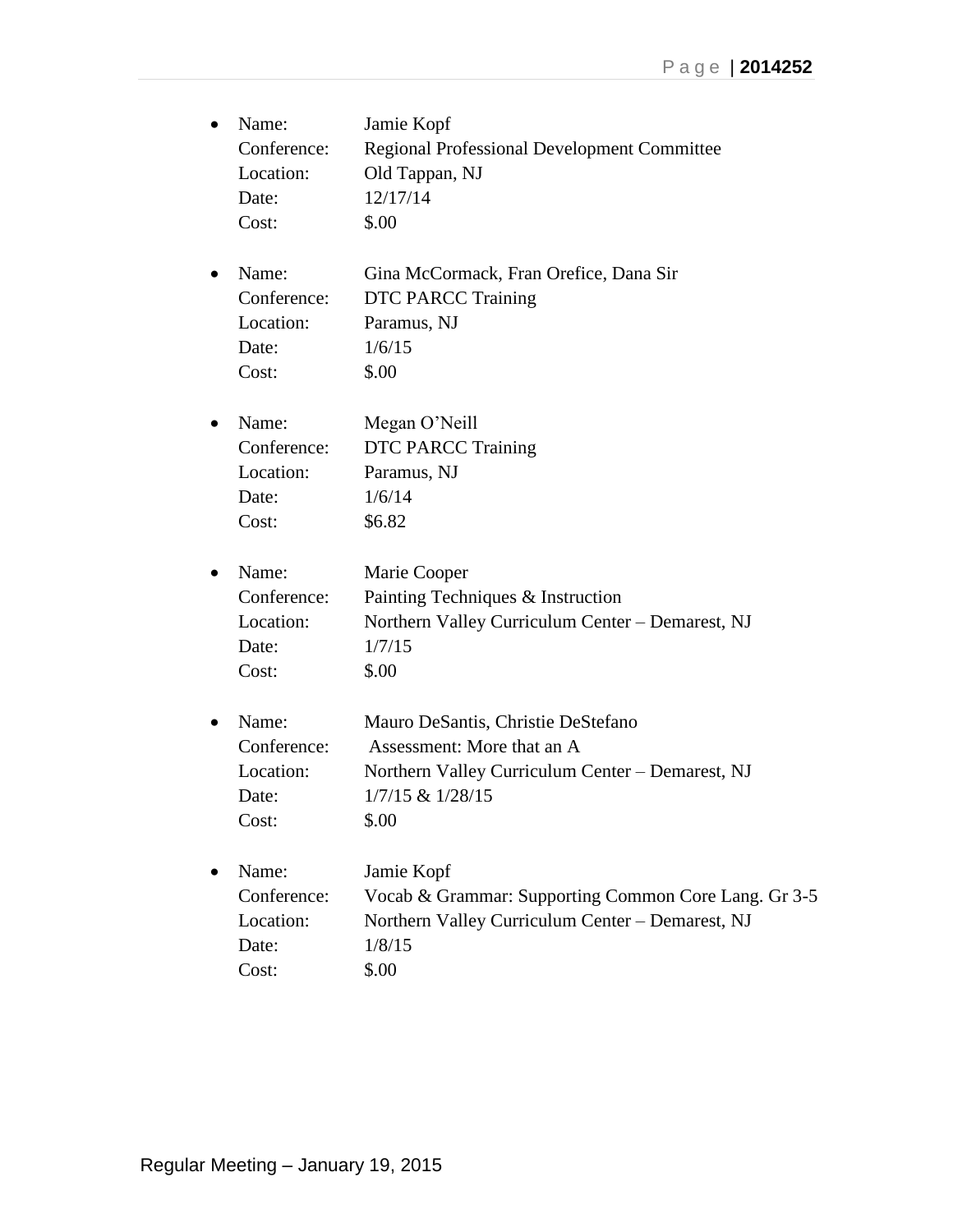| $\bullet$ | Name:       | Megan O'Neill                                         |
|-----------|-------------|-------------------------------------------------------|
|           | Conference: | Bergen County K-8 Counselors Assoc.                   |
|           | Location:   | Oradell, NJ                                           |
|           | Date:       | 1/9/15                                                |
|           | Cost:       | \$.00                                                 |
| $\bullet$ | Name:       | Charmaine Della Bella                                 |
|           | Conference: | <b>Common Core Math Strategies</b>                    |
|           | Location:   | Northern Valley Curriculum Center - Demarest, NJ      |
|           | Date:       | 1/9/15                                                |
|           | Cost:       | \$.00                                                 |
| $\bullet$ | Name:       | Michelle Rienas, Sean Ulley                           |
|           | Conference: | Genocide Studies: Center for Peace, Justice &         |
|           |             | Reconciliation                                        |
|           | Location:   | Northern Valley Curriculum Center - Demarest, NJ      |
|           | Date:       | 1/12/15                                               |
|           | Cost:       | \$.00                                                 |
| ٠         | Name:       | Lauren McKinley                                       |
|           | Conference: | <b>Opinion Writing</b>                                |
|           | Location:   | Northern Valley Curriculum Center - Demarest, NJ      |
|           | Date:       | 1/12/15                                               |
|           | Cost:       | \$.00                                                 |
| $\bullet$ | Name:       | Fran Orefice & Gina McCormack                         |
|           | Conference: | <b>NJ Core Content Standard</b>                       |
|           | Location:   | Paramus, NJ                                           |
|           | Date:       | 1/12/15                                               |
|           | Cost:       | \$.00                                                 |
|           | Name:       | Tara Cormican, Jennifer Cianfaglione, Danielle Keller |
|           | Conference: | Assessment: More that an A                            |
|           | Location:   | Old Tappan, NJ                                        |
|           | Date:       | $1/13/15$ & $1/22/15$                                 |
|           | Cost:       | \$.00                                                 |
|           |             |                                                       |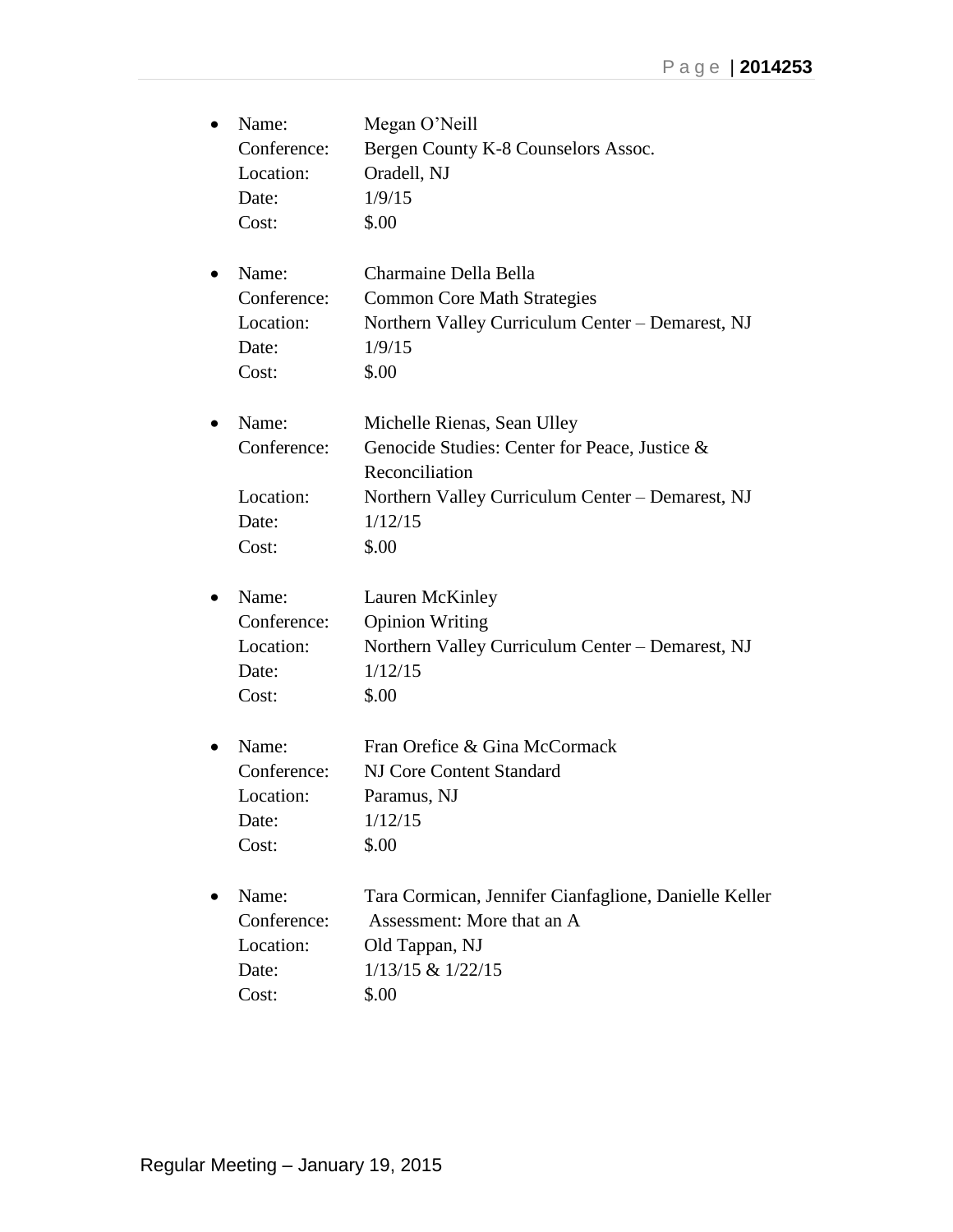| $\bullet$ | Name:       | <b>Bonnie Malora</b>                                   |
|-----------|-------------|--------------------------------------------------------|
|           | Conference: | Woodcock Johnson IV and Dyslexia Training              |
|           | Location:   | River Edge, NJ                                         |
|           | Date:       | 1/14/15                                                |
|           | Cost:       | \$.00                                                  |
| ٠         | Name:       | Gina McCormack, Fran Orefice                           |
|           | Conference: | <b>BCASA Winter Leadership Conference</b>              |
|           | Location:   | Paramus, NJ                                            |
|           | Date:       | 1/15/15                                                |
|           | Cost:       | \$.00                                                  |
| ٠         | Name:       | Christie DeStefano                                     |
|           | Conference: | Search & Swap for Web and Application Based Resourceds |
|           | Location:   | Demarest, NJ                                           |
|           | Date:       | 1/15/15                                                |
|           | Cost:       | \$.00                                                  |
| $\bullet$ | Name:       | Gina McCormack & Fran Orefice                          |
|           | Conference: | Bergen County Principals & Supervisor meeting          |
|           | Location:   | Washington Township, NJ                                |
|           | Date:       | 1/16/15                                                |
|           | Cost:       | \$.00                                                  |
| $\bullet$ | Name:       | Laurie Princing                                        |
|           | Conference: | <b>Argument Based Writing Workshop</b>                 |
|           | Location:   | Demarest, NJ                                           |
|           | Date:       | 1/20/15                                                |
|           | Cost:       | \$.00                                                  |
|           | Name:       | Christie DeStefano                                     |
|           | Conference: | 4-8 Math: Building Instructional Math Practices        |
|           | Location:   | Demarest, NJ                                           |
|           | Date:       | 1/23/15                                                |
|           | Cost:       | \$.00                                                  |
|           |             |                                                        |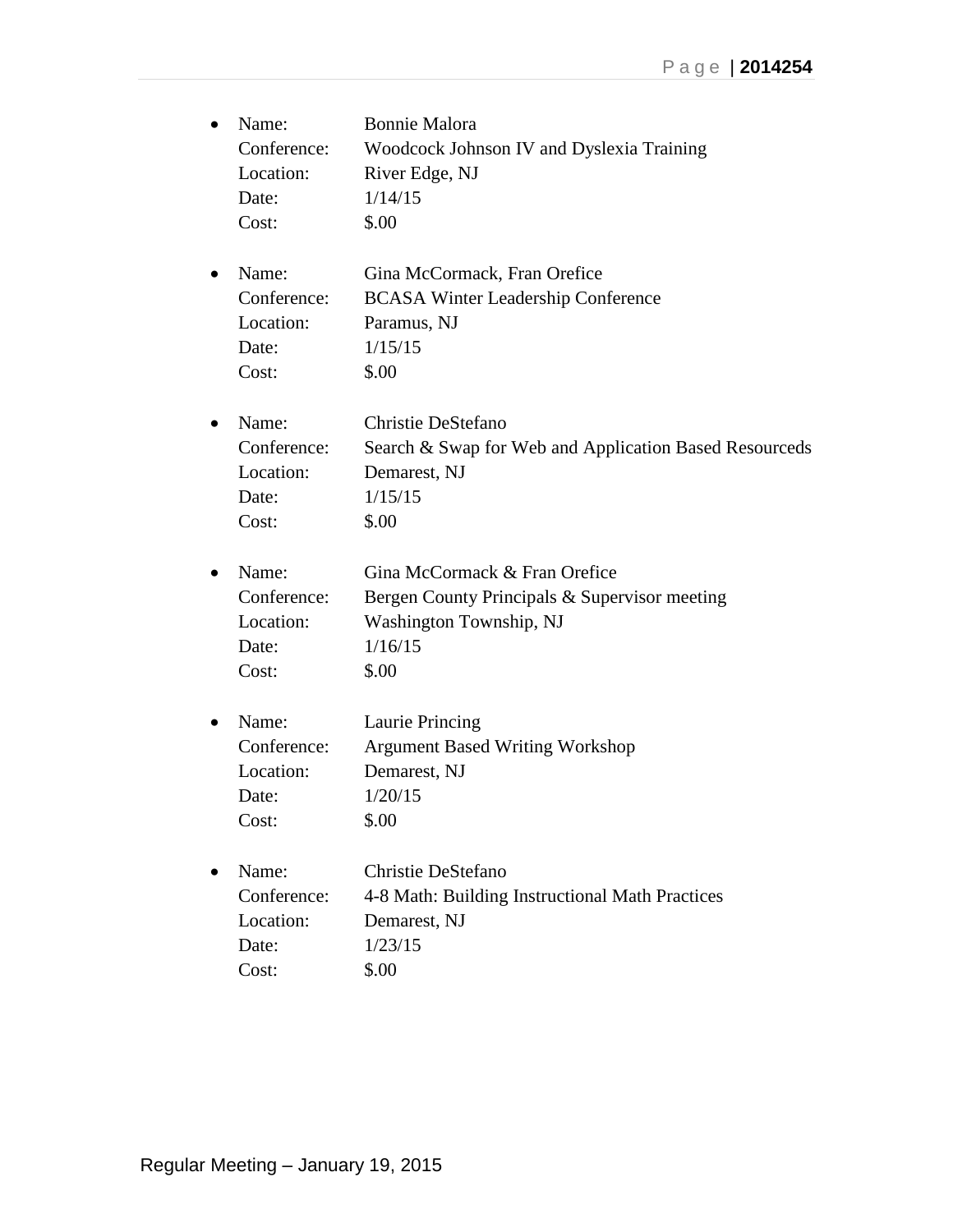|   | Name:       | <b>Mauro DeSantis</b>                                 |
|---|-------------|-------------------------------------------------------|
|   | Conference: | Best Practices in World Language Classroom Technology |
|   | Location:   | Demarest, NJ                                          |
|   | Date:       | 2/3/15                                                |
|   | Cost:       | \$.00                                                 |
| ٠ | Name:       | <b>Bernadette Ricco</b>                               |
|   | Conference: | Bergen County Consortium for Teachers of the Gifted   |
|   | Location:   | Norwood Public Library                                |
|   | Date:       | 2/25/15                                               |
|   | Cost:       | \$.00                                                 |
|   | Name:       | Helena Cabiroy, Paula Slagle, Rose Zara               |
|   | Conference: | Int'l Dyslexia Association: Assisting Students with   |
|   |             | <b>Informational Text Reading</b>                     |
|   | Location:   | Garwood, NJ                                           |
|   | Date:       | 3/3/15                                                |
|   | Cost:       | \$195.00 each                                         |
|   | Name:       | <b>Bernadette Ricco</b>                               |
|   | Conference: | Bergen County Consortium for Teachers of the Gifted   |
|   | Location:   | Garfield, NJ                                          |
|   | Date:       | 6/5/15                                                |
|   | Cost:       | \$3.72                                                |
|   |             |                                                       |

#### **A5. Personnel-New Hire**

post-approve and approve the following appointments for the 2014-2015 in accordance with the 2012-2013 salary schedule between the Norwood Board of Education and the Norwood Education Association, until such time as a successor agreement is reached:

| <b>NAME</b>     | <b>POSITION</b>           | <b>RATE</b>      | <b>EFFECTIVE</b> |
|-----------------|---------------------------|------------------|------------------|
| Kathryn Durbec  | <b>Instructional Aide</b> | \$16.00/hr.      | 1/5/15           |
|                 |                           | not to exceed 29 |                  |
|                 |                           | hours/week       |                  |
|                 |                           | No Benefits      |                  |
| Layla Francesca | <b>Instructional Aide</b> | \$16.00/hr.      | 1/20/15          |
|                 |                           | not to exceed 29 |                  |
|                 |                           | hours/week       |                  |
|                 |                           | No Benefits      |                  |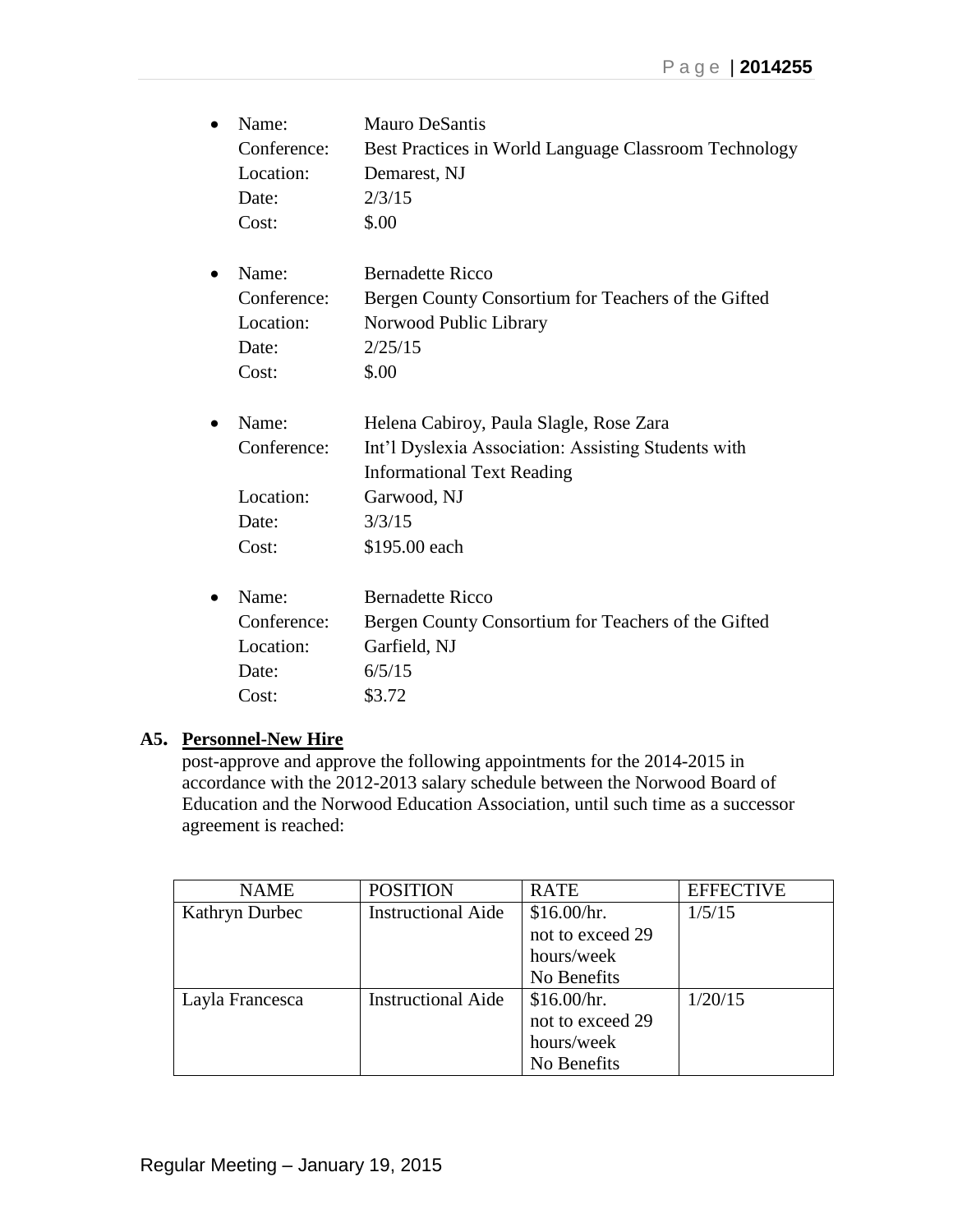## **A6. Stipend Position\***

| <b>NAME</b>           | <b>POSITION</b>      | <b>RATE</b>              | <b>EFFECTIVE</b> |
|-----------------------|----------------------|--------------------------|------------------|
| Courtney Bullen &     | Choral & band        | $$30.00/hr \times 3 hrs$ | 12/14/14         |
| Kyle Kubicki          | directors            | each                     | only             |
| <b>Mauro DeSantis</b> | Spring Athletic      | $$30.00/hour$ , not to   |                  |
|                       | Coordinator          | exceed 35 hours          |                  |
| <b>Brie Marks</b>     | <b>Head Softball</b> | \$2,200.00               |                  |
|                       | Coach                |                          |                  |

post-approve the following position for 2014-2015:

\*Stipend amounts are in accordance with the 2012-2013 schedule between the Norwood Board of Education and the Norwood Education, until such time a successor agreement is reached.

## **A7. School Calendar 2015-2016**

approve the school calendar for the 2015-2016 school year as per Enclosure 3.

## **A8. Leave of Absence -** *VOTED ON AT WORK SESSION*

approve the unpaid leave of absence request from Jason Simodejka to take off from January 12-23 for the purpose of bonding with his newborn child and caring for his wife.

## **A9. Substitute Teacher**

approve the following substitute teacher for the 2014-2015 school year: Alexandra Peluso

## **A10. Baseball and Softball Schedules**

approve the baseball and softball schedules as per Enclosure 4.

**A11. Statement of Assurance re use of Paraprofessional Staff (Enclosure 5)** approve the Statement of Assurance Regarding the Use of Paraprofessional Staff for the 2014-2015 school year.

## **A12. Insurance Coverage**

Whereas, the Harlem Wizard basketball team will play a game on April 18, 2015 at Northern Valley High School, Old Tappan, NJ against teachers from various Northern Valley schools, and

Whereas the game will be a fundraiser, and

Whereas, the Norwood Board of Education is in favor of the teachers participating in this event, and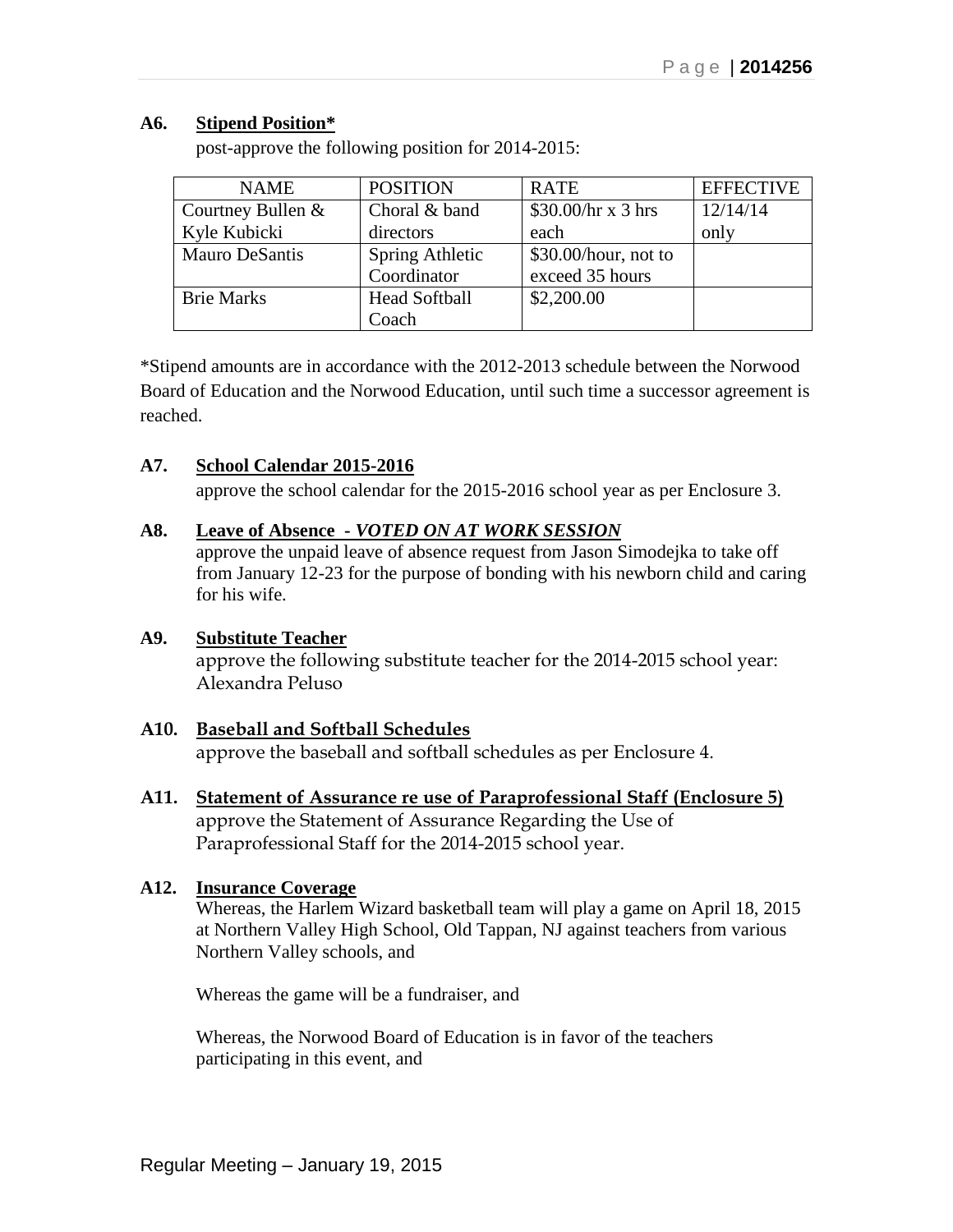Whereas, various teachers have expressed an interest in participating

Now therefore, be it resolved that the Norwood Board of Education does hereby recognize and endorse the Norwood teachers participation in the Harlem Wizard basketball game, and further

Be It Resolved, that to the extent available via State Statute NJSA 43:15-7, Workers Compensation benefits could be extended to a Norwood teacher injured while participating in this event.

#### **A16. Policy Reading**

approve the first reading of Policy # 3281 as per Enclosure 6.

#### **IIa. ADMINISTRATIVE COMMITTEE**

BE IT RESOLVED, pursuant to the recommendation of the Chief School Administrator, the Administrative Committee recommends the following resolution(s):

Motion to approve Administrative items "A13– A14" Moved by: Mr. Rubin Seconded by: Mr. Vaghasia Vote: All In Favor

| <b>BOARD MEMBER</b>               | <b>AYE</b> | <b>NAY</b> | <b>ABSTAINED</b> | <b>ABSENT</b> |
|-----------------------------------|------------|------------|------------------|---------------|
| Mr. Mathew Ross, President        |            |            |                  |               |
| Mr. Joel Rubin, Vice President    |            |            |                  |               |
| Ms. Sally Diaz, Trustee           |            |            |                  |               |
| Ms. Elizabeth Giampaglia, Trustee |            |            |                  |               |
| Mr. William Snyder, Trustee       |            |            |                  |               |
| Mr. Michael Sprague, Trustee      |            |            |                  |               |
| Mr. G.C. Vaghasia, Trustee        |            |            |                  |               |

#### **A13. Interim Superintendent Appointment**

approve Dr. Patricia Raupers as Interim Superintendent/Principal, commencing 8/1/15 through 6/30/16, contingent upon County approval of her contract.

#### **A14. Workshop/Conference**

approve and post-approve the following conferences/workshops:

| $\bullet$ | Name:       | Kathy Snyder                                     |
|-----------|-------------|--------------------------------------------------|
|           | Conference: | Apps and Strategies for the Middle School        |
|           | Location:   | Northern Valley Curriculum Center - Demarest, NJ |
|           | Date:       | 12/16/14                                         |
|           | Cost:       | \$.00                                            |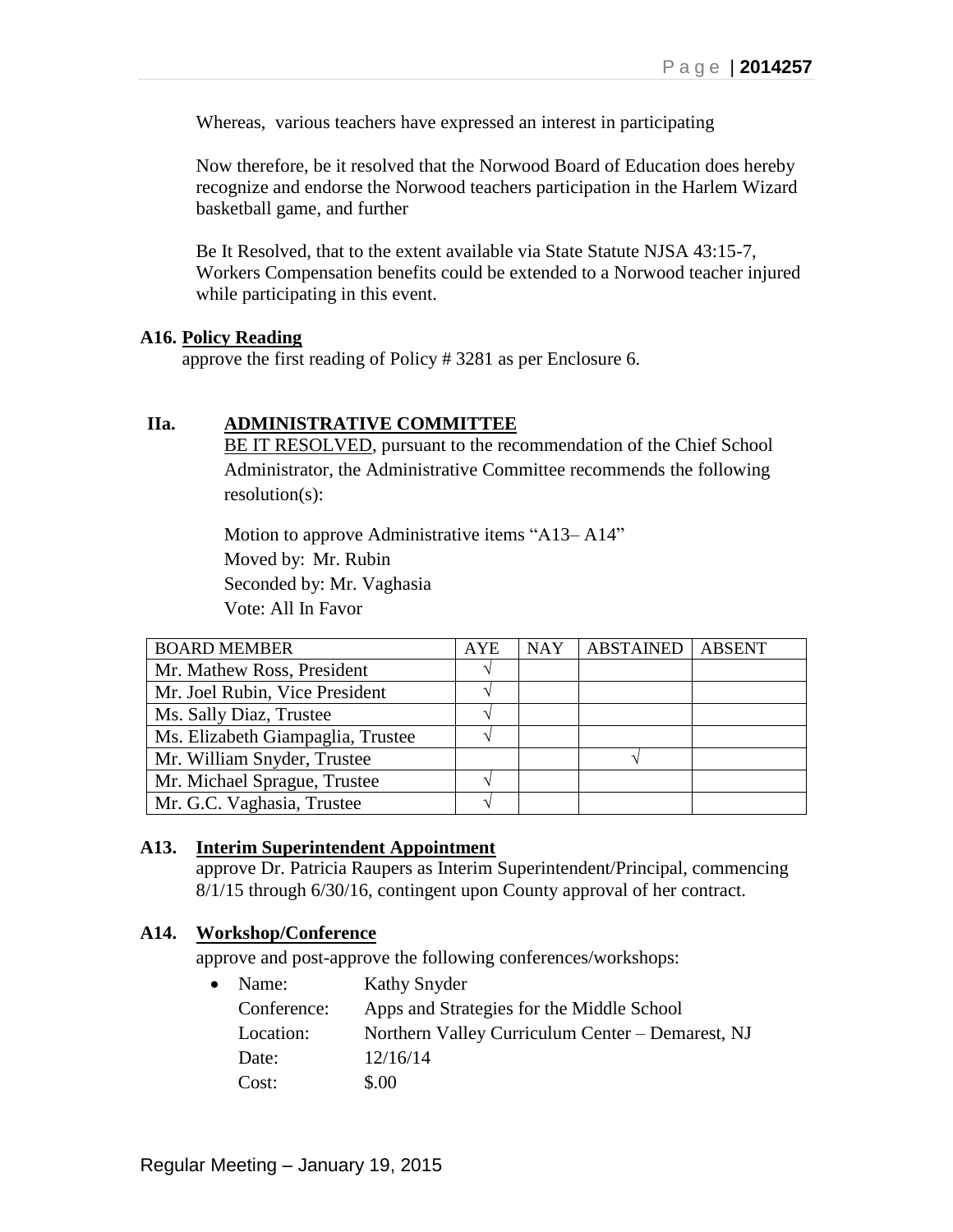Motion to approve Administrative items "A15" Moved by: Mr. Rubin Seconded by: Mr. Vaghasia Vote: All In Favor

| <b>BOARD MEMBER</b>               | <b>AYE</b> | <b>NAY</b> | <b>ABSTAINED   ABSENT</b> |  |
|-----------------------------------|------------|------------|---------------------------|--|
| Mr. Mathew Ross, President        |            |            |                           |  |
| Mr. Joel Rubin, Vice President    |            |            |                           |  |
| Ms. Sally Diaz, Trustee           |            |            |                           |  |
| Ms. Elizabeth Giampaglia, Trustee |            |            |                           |  |
| Mr. William Snyder, Trustee       |            |            |                           |  |
| Mr. Michael Sprague, Trustee      |            |            |                           |  |
| Mr. G.C. Vaghasia, Trustee        |            |            |                           |  |

#### **A15. Leave of Absence**

post-approve the unpaid leave of absence request from Kathy Snyder to take off October 1-3 & 6.

#### **A16. Policy Reading**

approve the first reading of Policy # 3281 as per Enclosure 6.

#### **III. CURRICULUM COMMITTEE**

BE IT RESOLVED, pursuant to the recommendation of the Chief School Administrator, the Administrative Committee recommends the following resolution(s):

Motion to approve Curriculum items "C1" Moved by: Ms. Giampaglia Seconded by: Mr. Rubin Vote: All In Favor

| <b>BOARD MEMBER</b>               | <b>AYE</b> | <b>NAY</b> | <b>ABSTAINED</b> | <b>ABSENT</b> |
|-----------------------------------|------------|------------|------------------|---------------|
| Mr. Mathew Ross, President        |            |            |                  |               |
| Mr. Joel Rubin, Vice President    |            |            |                  |               |
| Ms. Sally Diaz, Trustee           |            |            |                  |               |
| Ms. Elizabeth Giampaglia, Trustee |            |            |                  |               |
| Mr. William Snyder, Trustee       |            |            |                  |               |
| Mr. Michael Sprague, Trustee      |            |            |                  |               |
| Mr. G.C. Vaghasia, Trustee        |            |            |                  |               |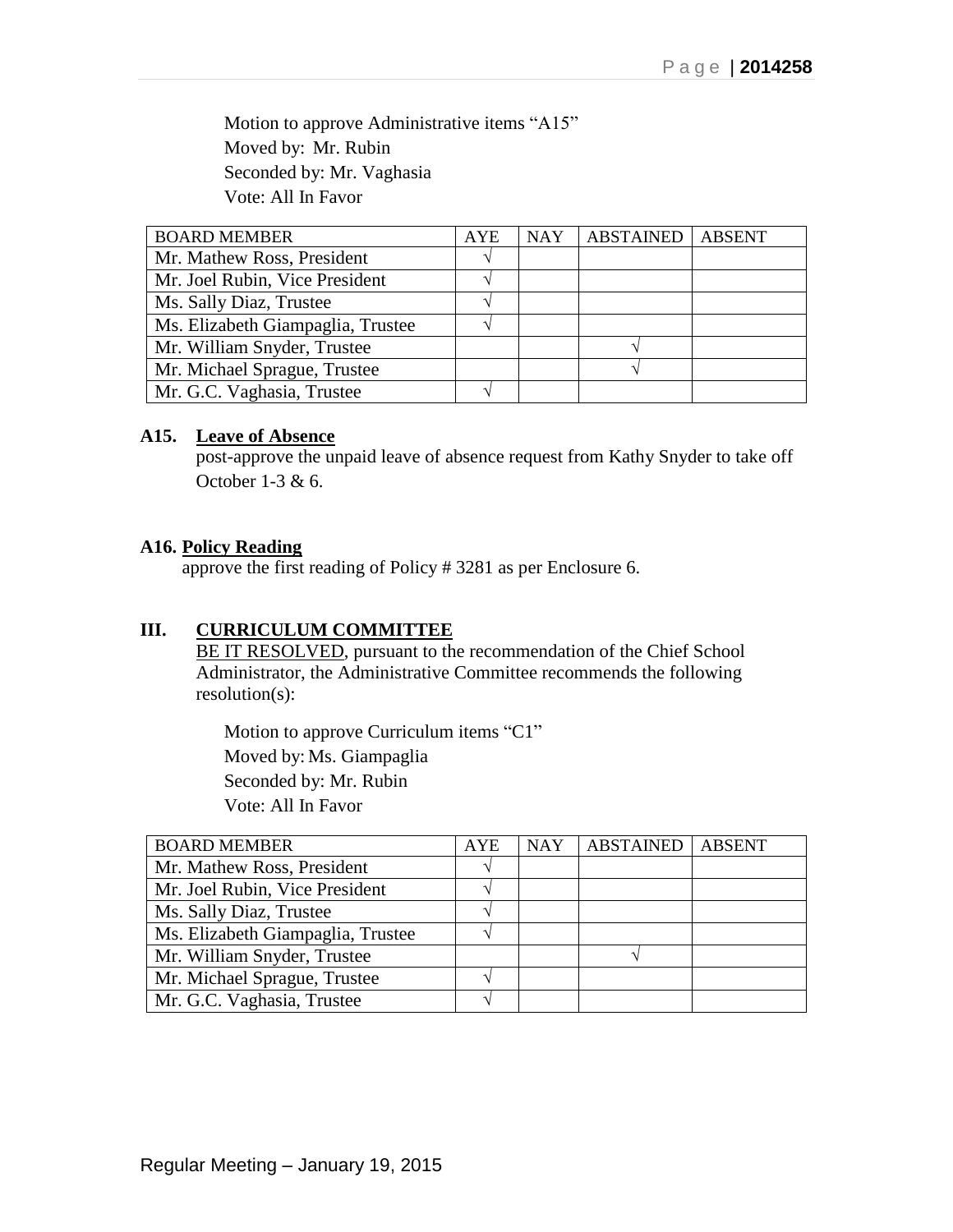## **C1. Course for Approval**

approve the following course(s) for approval:

| a. Name:     | Kathy Snyder                        |
|--------------|-------------------------------------|
| Course:      | Basic Algebra II & Applications     |
| Credits:     | 3                                   |
| Date:        | $1/2015 - 5/2015$                   |
| Institution: | <b>William Patterson University</b> |

## **IV. FINANCE COMMITTEE**

BE IT RESOLVED, pursuant to the recommendation of the Chief School Administrator, the Finance Committee recommends the following resolution(s):

 Motion to approve Finance items "F1-F6" Moved by: Mr. Sprague Seconded by: Mr. Rubin Vote: All In Favor

| <b>BOARD MEMBER</b>               | <b>AYE</b> | <b>NAY</b> | <b>ABSTAINED</b> | <b>ABSENT</b> |
|-----------------------------------|------------|------------|------------------|---------------|
| Mr. Mathew Ross, President        |            |            |                  |               |
| Mr. Joel Rubin, Vice President    |            |            |                  |               |
| Ms. Sally Diaz, Trustee           |            |            |                  |               |
| Ms. Elizabeth Giampaglia, Trustee |            |            |                  |               |
| Mr. William Snyder, Trustee       |            |            |                  |               |
| Mr. Michael Sprague, Trustee      |            |            |                  |               |
| Mr. G.C. Vaghasia, Trustee        |            |            |                  |               |

## **F1. Disbursements**

post-approve December 31, 2014 Electronic Checks totaling \$121,445.35 having been audited and found correct and warrants issued therefore.

post-approve additional December 31, Monthly Disbursements totaling \$22,942.94 having been audited and found correct and warrants issued therefore.

approve January 19, 2015 Monthly Disbursements totaling \$ 474,029.15 having been audited and found correct and warrants issued therefore.

post-approve the wire transfer of funds in the amount of \$488,794.97 from the General Account to Payroll Accounts to cover payroll expenditures for the month of December 2014.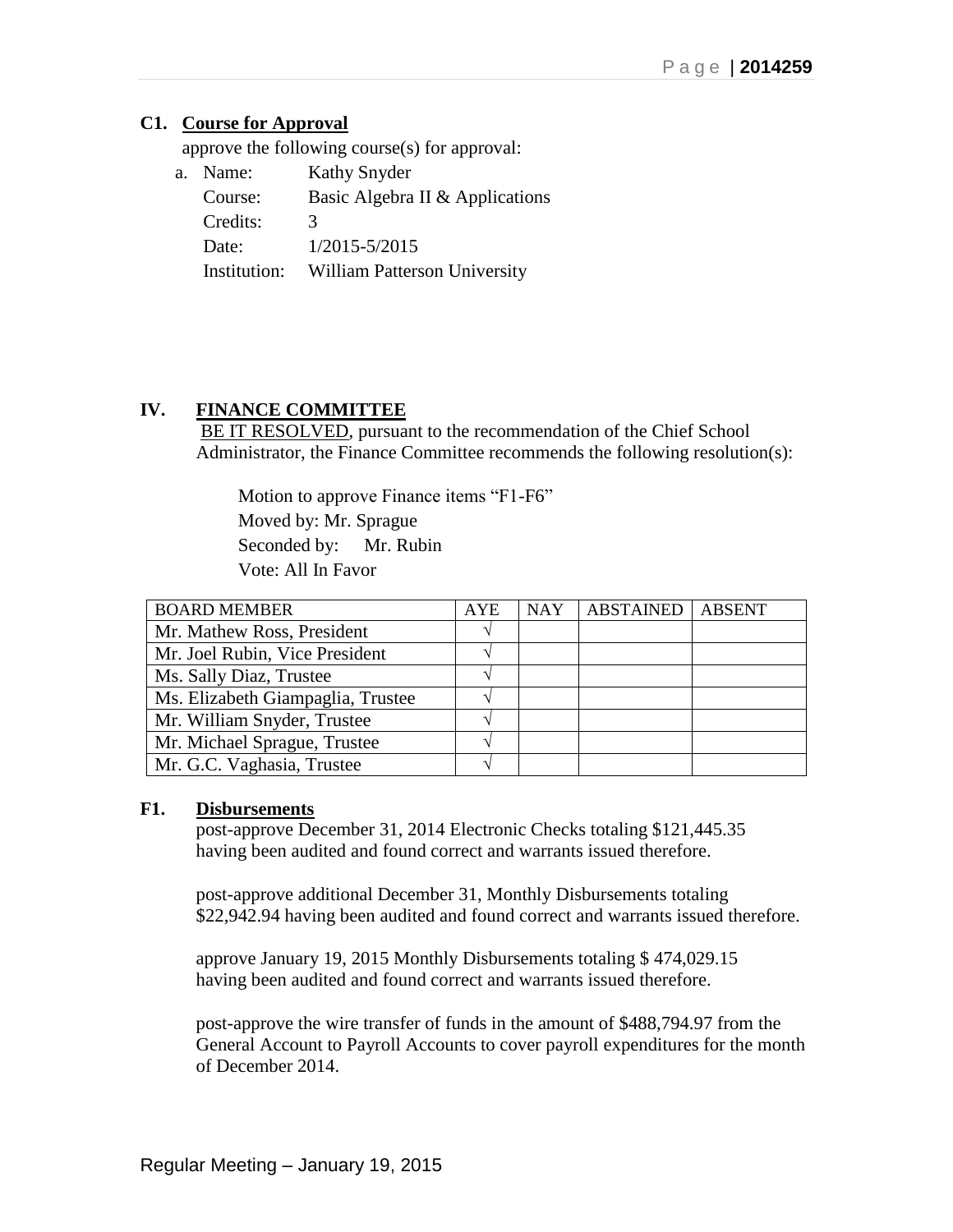## **F2. Transfers/Certification of Budgetary Status**

authorize the Business Administrator/Board Secretary to make appropriation transfers with the Current Expense account of the 2014-2015 budget as of December 31, 2014 as per Enclosure No. #2.

## **F3. Financial Reports**

accept the Treasurer's and Secretary's Reports for the month of December 2014, pursuant to N.J.A.C. 6:20-2.13(e)\*, we certify that as of January 19, 2015, after a review of the secretary's monthly financial report (appropriations section) and upon consultation with the appropriate district officials, to the best of our knowledge, no major account or fund has been over expended in violation of N.J.A.C. 6:20-2.13(b)\* and that sufficient funds are available to meet the District's financial obligations for the remainder of the fiscal year.

#### **F4. SEMI Waiver**

Approve the following resolution authorizing the Chief School Administrator to submit a SEMI program waiver:

**WHEREAS**, NJAC 6A:23A-5.3 provides that a school district may request a waiver of compliance with respect to the District's participation in the Special Education Medicaid Initiative (SEMI) Program for the 2014-2015 school year.

**WHEREAS,** the Norwood Board of Education desires to apply for this waiver due to the fact that it projects having fewer than 30 Medicaid eligible classified students.

**NOW THEREFORE BE IT RESOLVED**, that the Norwood Board of Education hereby authorizes the Chief School Administrator to submit to the Executive County Superintendent of Schools in the County of Bergen an appropriate waiver of the requirements of NJAC 6A23A-5.3 for the 2014-2015 school year.

#### **F5. Outstanding Checks**

approve voiding the following outdated checks from the Current Accounts: #005546 from June 2012 #006450 from June 2013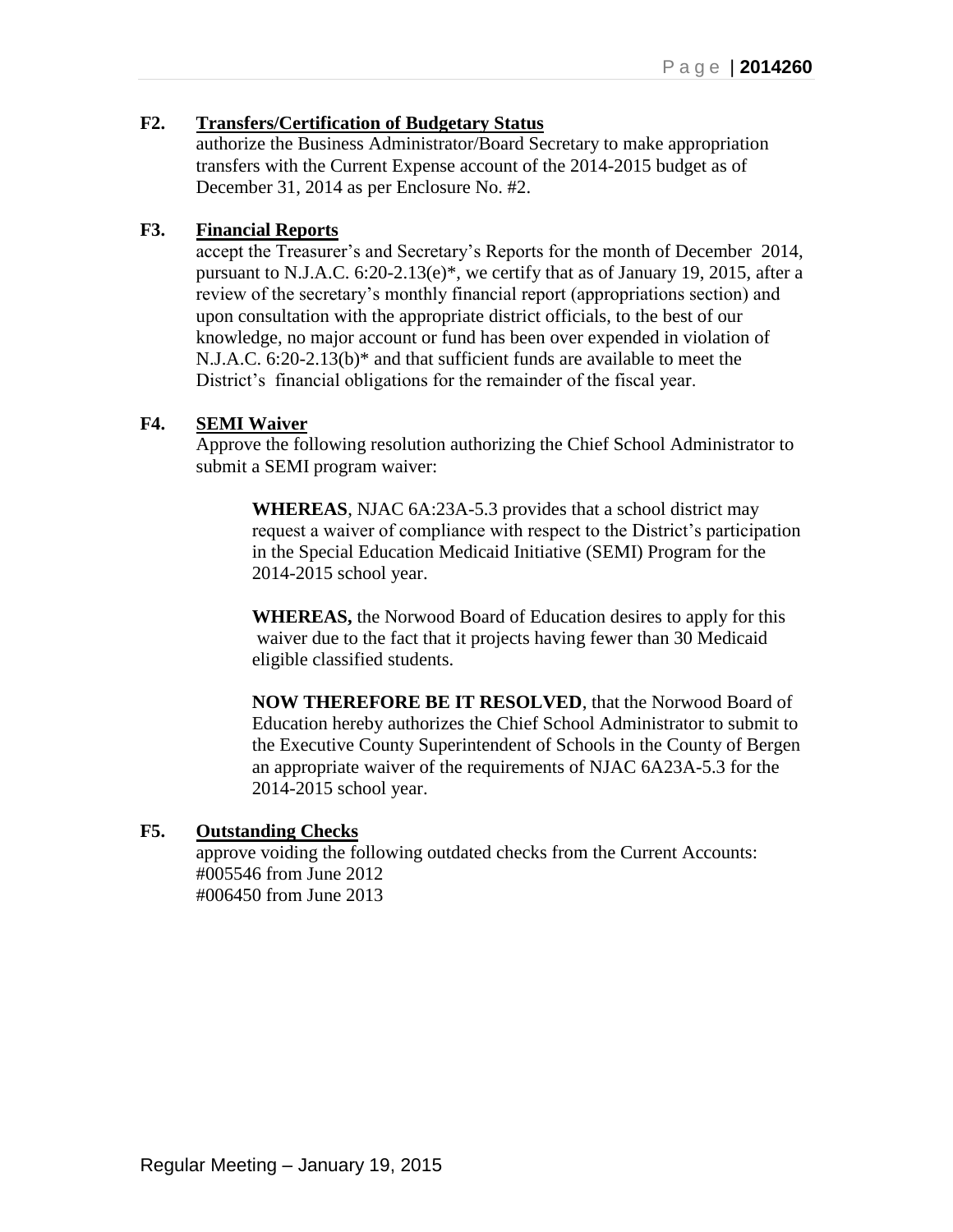# **F6. Building Use 2014-2015**

RESOLVED, that the Norwood Board of Education Post Approves/Approves the applications for USE OF SCHOOL FACILITIES made by the following groups/organizations listed below. The Board reserves the right to schedule school activities at any time:

| <b>GROUP/ORGANIZATION</b> | <b>USE/PURPOSE/ROOM</b>  | <b>DATES/TIMES</b>       | FEE  |
|---------------------------|--------------------------|--------------------------|------|
|                           |                          |                          |      |
| <b>Girl Scout</b>         | Front patio/bake sale    | $11/16/14$ ; 12pm-1:30pm | None |
|                           |                          |                          |      |
| Region III                | CAFÉ/APR                 | $1/19/15$ ; 8:00am-      | None |
|                           | <b>Regional Training</b> | $3:15$ pm                |      |
| <b>Cub Scouts</b>         | CAFÉ/APR                 | 2/6/15; 5:00pm-          | None |
|                           | PineWood Derby           | $10:00$ pm               |      |
| <b>PTO</b>                | <b>APR</b>               | $4/13/15 - 4/16/15$ ;    | None |
|                           | <b>Book Fair</b>         | 9:00am-4:00pm            |      |
| <b>KPSC</b>               | Teacher's Lounge         | $2/26/15$ ; 9:00am-      | None |
|                           | Provide staff w/Lunar    | 2:00 <sub>pm</sub>       |      |
|                           | New Year Luncheon        |                          |      |

 Motion to approve Finance items "F7" Moved by: Mr. Sprague Seconded by: Mr. Rubin Vote: All In Favor

| <b>BOARD MEMBER</b>               | <b>AYE</b> | <b>NAY</b> | <b>ABSTAINED</b> | <b>ABSENT</b> |
|-----------------------------------|------------|------------|------------------|---------------|
| Mr. Mathew Ross, President        |            |            |                  |               |
| Mr. Joel Rubin, Vice President    |            |            |                  |               |
| Ms. Sally Diaz, Trustee           |            |            |                  |               |
| Ms. Elizabeth Giampaglia, Trustee |            |            |                  |               |
| Mr. William Snyder, Trustee       |            |            |                  |               |
| Mr. Michael Sprague, Trustee      |            |            |                  |               |
| Mr. G.C. Vaghasia, Trustee        |            |            |                  |               |

# **F7. PROPOSED REFUNDING (Enclosure 7)**

REFUNDING BOND ORDINANCE OF THE BOARD OF EDUCATION OF THE BOROUGH OF NORWOOD IN THE COUNTY OF BERGEN, NEW JERSEY, PROVIDING FOR THE REFUNDING OF ALL OR A PORTION OF THE OUTSTANDING CALLABLE SCHOOL BONDS OF THE SCHOOL DISTRICT, DATED MARCH 15, 2006, ISSUED IN THE ORIGINAL PRINCIPAL AMOUNT OF \$4,747,000, APPROPRIATING NOT TO EXCEED \$3,800,000 THEREFOR AND AUTHORIZING THE ISSUANCE OF NOT TO EXCEED \$3,800,000 REFUNDING BONDS TO PROVIDE FOR SUCH REFUNDING.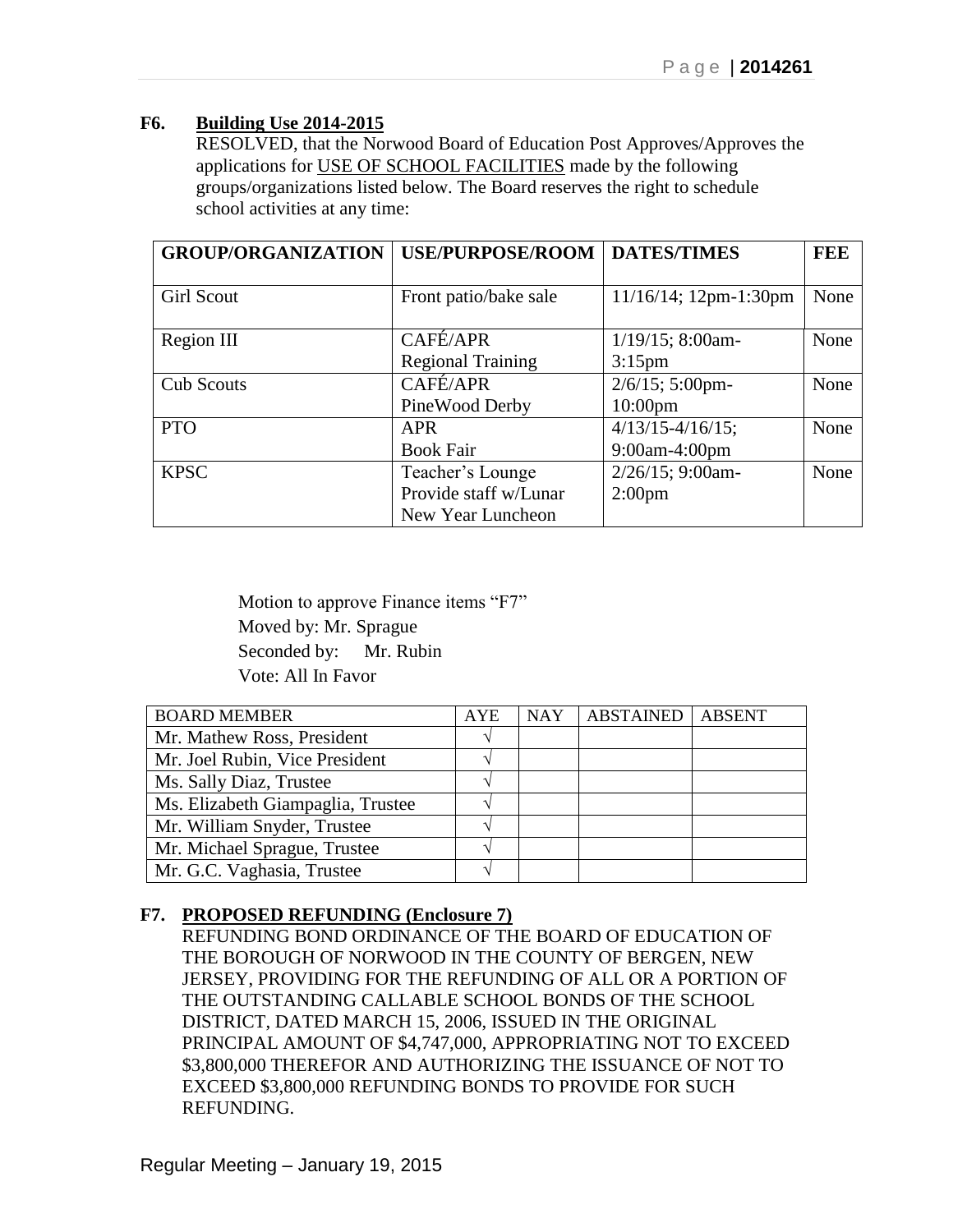Andrea Kahn, Esq. from McManimon, Scotland & Baumann, Bond Counsel explained that there will be two readings, introduction and adoption at the next meeting in February and there will be a public meeting. The Board of Education will vote to adopt by a 2/3 vote. Essentially it's the same maturity, not extending life of bond, if there is a 3% present value savings of par amount of bonds school has an obligation to generate savings but must have at least 3% savings. Tonight's resolution is just starting process; bonds won't be sold until pricing and underwriting.

Sherry Tracey from Phoenix Advisors, LLC, will do the pricing and up to date rating, along with disclosure document for issuance of the bond. The current interest rates are lower than 2006 so we can go out and refund the bonds and issue refunding. Current bonds are at 4-4.125%, current rates are a blend of under 2-1/2%, rates changing everyday so possible total net savings of about \$234,000,which could reduce debt service \$21,000 per year depending on rates when sale takes place. Final maturity still 2026.

Mr. Sprague spoke about the interest rates being at their lowest and that our projected savings is above 3%. On February 23, there will be a Public Hearing with 5 votes needed to proceed. The timing of this refunding is really the only decision and because interest rates are at a low point it is a good time to proceed.

Mr. Sprague has questions on A1-A7  $\&$  A-9-A12  $\&$  A16, regarding staff being out of the building, and our trying to maximize contact time. He understands that we must give time and have teacher's education, but it must be balanced. Mr. Ammerman said that almost 90-95% is going to the Northern Valley curriculum center which is no cost to the district. Mr. Ammerman said that he reviewed total absences of every teacher especially in the area of illness, Personal days, and Professional Days.

Joel Rubin asked about the school calendar and any significant changes. If students who do observe and take second day is it excused? Mr. Ammerman will check the with the State to see the number of days allowed.

Mike Sprague asked how the calendar differs from the High School. Mr. Ammerman said minimally; the calendar at the high school has a lot of 1/2day professional development - we combined Halloween with 1/2 day of Professional Development.

The Calendar with respect to Board meetings was discussed and Sally had conflicts with library board meetings, and board members have conflicts with the high school board meetings. We will look at calendar as the dates come up.

**New Business -** none

**Old Business –** Mr. Ross congratulated Mr. Rubin as Vice President. The Committees have been formed; Mr. Sprague is chairperson of Building & Grounds and Finance, Mr. Rubin is chairperson of negotiations. Thank you for your support to all Board Members.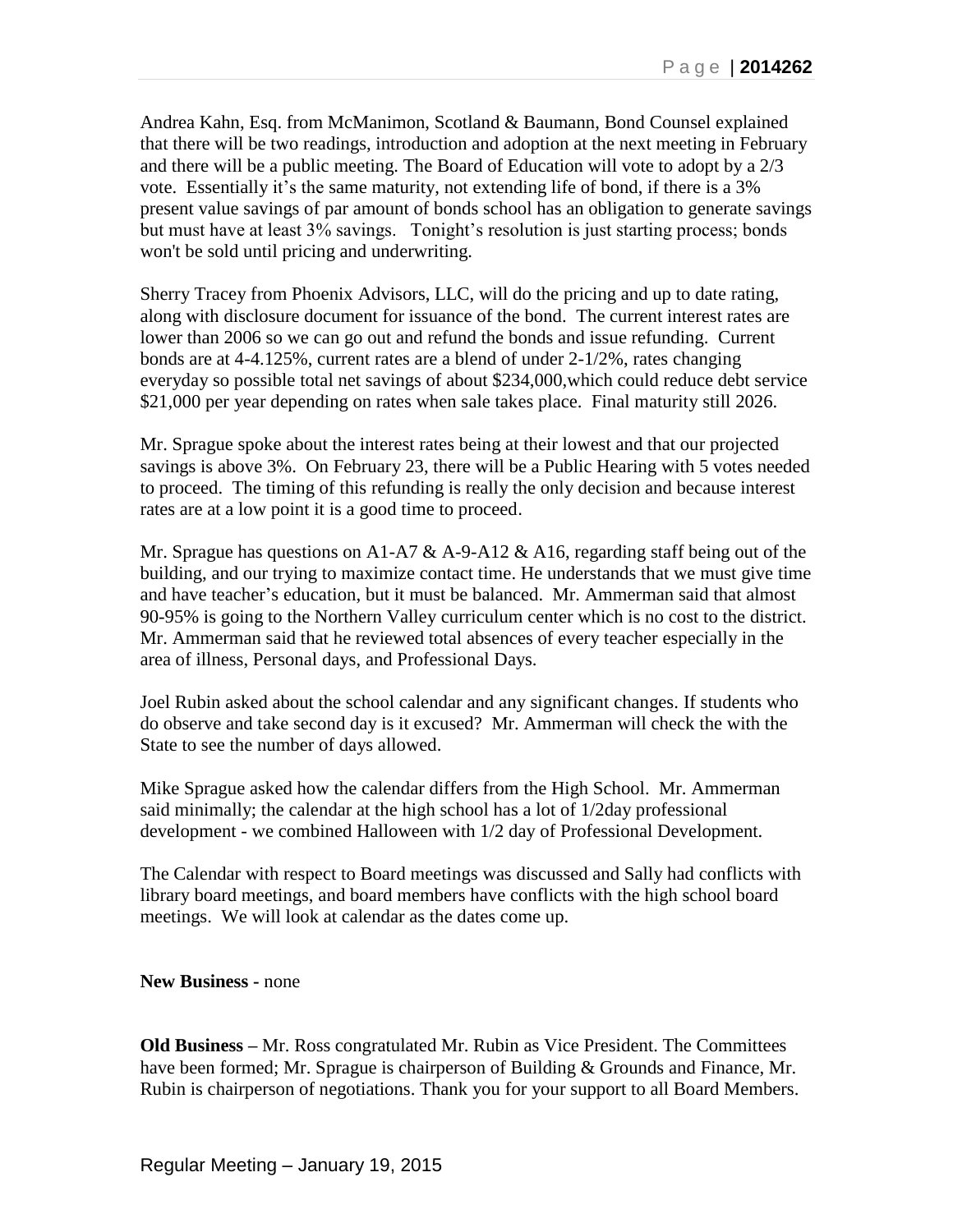**Public Participation** Moved by: Seconded by: Time: 8:58pm

Mr. Tony Foschino of Summit Street stated that it's come to his attention that the Northern Valley Board of Education is seeking to occupy Holy Family School. The Valley Program currently at Our Lady of Victories would be moving to this new location. Is the Norwood Board of Education aware of any discussion?

Mr. Ammerman responded that this discussion, regarding OLV, has been going on for many years. Northern Valley High School is the LEA for Region III that controls the funds and makes the final decision. It is the high school that takes the recommendation of the Superintendents of the schools; 7 elementary, Alpine and the High Schools. Discussion has been going on and they asked Mr. Ammerman to come to the meeting. It's almost unanimous that all Superintendents stated that OLV is no longer educationally appropriate for needs and safety factors. There are kids in hallway and makeshift offices. The original discussion was CRS location from December 2013 to May or June but CRS was no longer interested. It was a lease/purchase discussion. The lease for OLV runs out June 30, 2015. OLV wanted a 6 year lease but the Superintendents did not want to commit to that time. To leave in May or June; that was the agreement. They found out that renewable 2 yrs. leases would not be accepted and it was at that point that Holy Family became involved and asked to be considered. Holy Family is much bigger and meets the needs. Who do they decide to go with? - all of those discussions with the superintendents and board of directors and advisors. Larry Hughes and Joanette Femia met with the pastors and they also met with the church committees for each of the buildings about what would be negotiated. They had to make a decision by December 30, 2014. They also had a Joint Boards Committee Meeting where Mr. Hughes presented that they were in negotiations with Immaculate Conception regarding buying the building. All elementary schools decided not to buy. Demarest is doing a referendum next week and the High School in March. They are looking into lease-purchase. No decision was made but to gather information. Valley program is not just Northern Valley program, but takes students from out of district; it's a wonderful consortium. OLV had to have a decision by December 30, 2014 because it has to be rented out if we say no, so all of the superintendents agreed not to sign the lease. The Pastor at OLV was told that we were not looking to resign the lease and trying to finalize agreement with Immaculate Conception. Superintendents were provided with information and made recommendations and our BOE does not have any authority. Let's be CLEAR, the High School Board is not the individual, all 8 superintendents said that we do not want to continue the relationship with OLV.

Mr. Ross stated that if they make a decision to move in, and it's not up to code, then who pays for that? If Leased, you can move in and upgrade over a period of time; it will be a matter of time. Region III said it is a better facility; lease is close to what we had.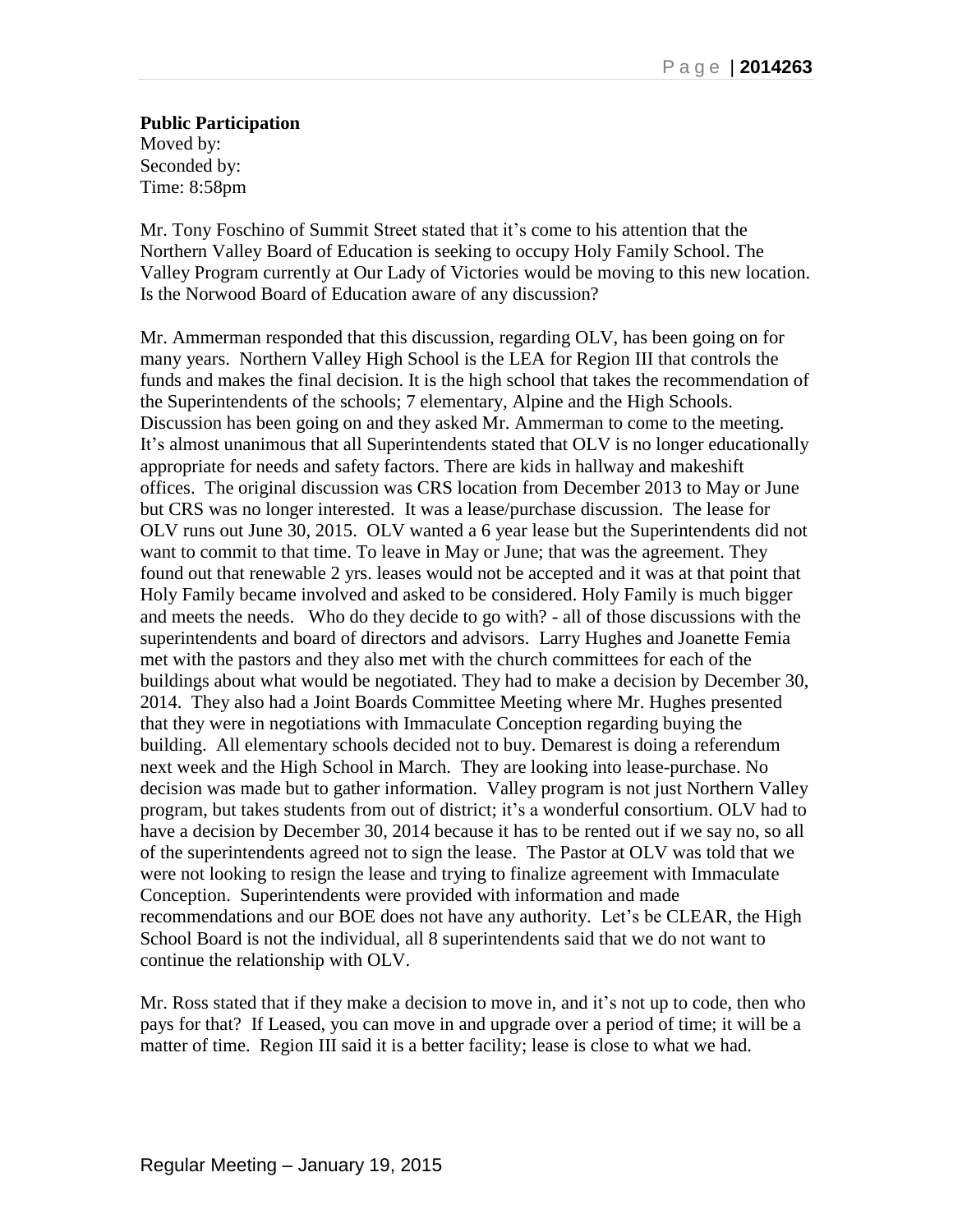Mr. Vaghasia said that the carnival is one of the largest fundraisers. Will the baseball fields and soccer fields all still be accessible?

Mr. Ammerman said he does not know. Students will not come to this school. 4 or 5 students may come in but- will not have an influx - that program is not coming here. We have a Lease from Valley and TIP and they come into classroom if we have the space in our classrooms.

Mr. Ammerman does not know how the lease works for the space, not looking to build anything on, should be fine, would not use fields, etc. Call the pastor re: the carnival.

Mr. Foschino said that they spent a good portion of the week with the discussions regarding the rental agreement - find it bothersome of the decision making process. It was told to him that the majority if not all are bussed into the facility, with our students coming in 25-30 minutes, add more busses and parking at OLV, and church parking lot – parents use the church parking lot and there will be drop off for preschool at OLV- little tots, parents drive the student, 8-3:15 when Norwood Public School is operating, concern for parents and students, This was Not taken into consideration by the supts because of the drop off and pick up. Didn't involve mayor and council and planning, - was our Board of Education involved? The discussion was, which of the 2 parishes would we want to lease? Mr. Ammerman - Question you just asked-- the borough was asked, please ask the high school the remainder of your questions.

Mrs. Foschino said: I am hoping Monday, that there could be representation of this board as to why this school and our investment, valley tax payers are holding the financial responsibility of all the money that was put into the OLV building. This town will be putting in 20 homes, 35 apt, no impact study.

Mr. Ammerman gave an overview - I would be very disappointed that I am putting this on the high school, Northern Valley; we were not privy to the studies done.

Mrs. Foschino asked were superintendents approached by Region III, OLV or, over the 70 families over here - that's a Holy Family issue. Father Bryan said he would not sign the two year lease? Could the preschool stay at Holy Family?

Mr. Ammerman replied that another tenant in there would be an issue. We were told that it would not be an issue for the existing tenant to leave. Our decision was strictly made on the best interests for the program.

Asked, how many other facilities were looked at? Mr. Ammerman said that they have looked at this in the past, such as industrial parks, etc.

Mr. Ross said that we are not involved in any of the decisions. They could have been doing this for a year, we do not know. The preschool, we don't have control over tenant has with Immaculate Conception Church; we do not have any say with the Holy Family or their tenant.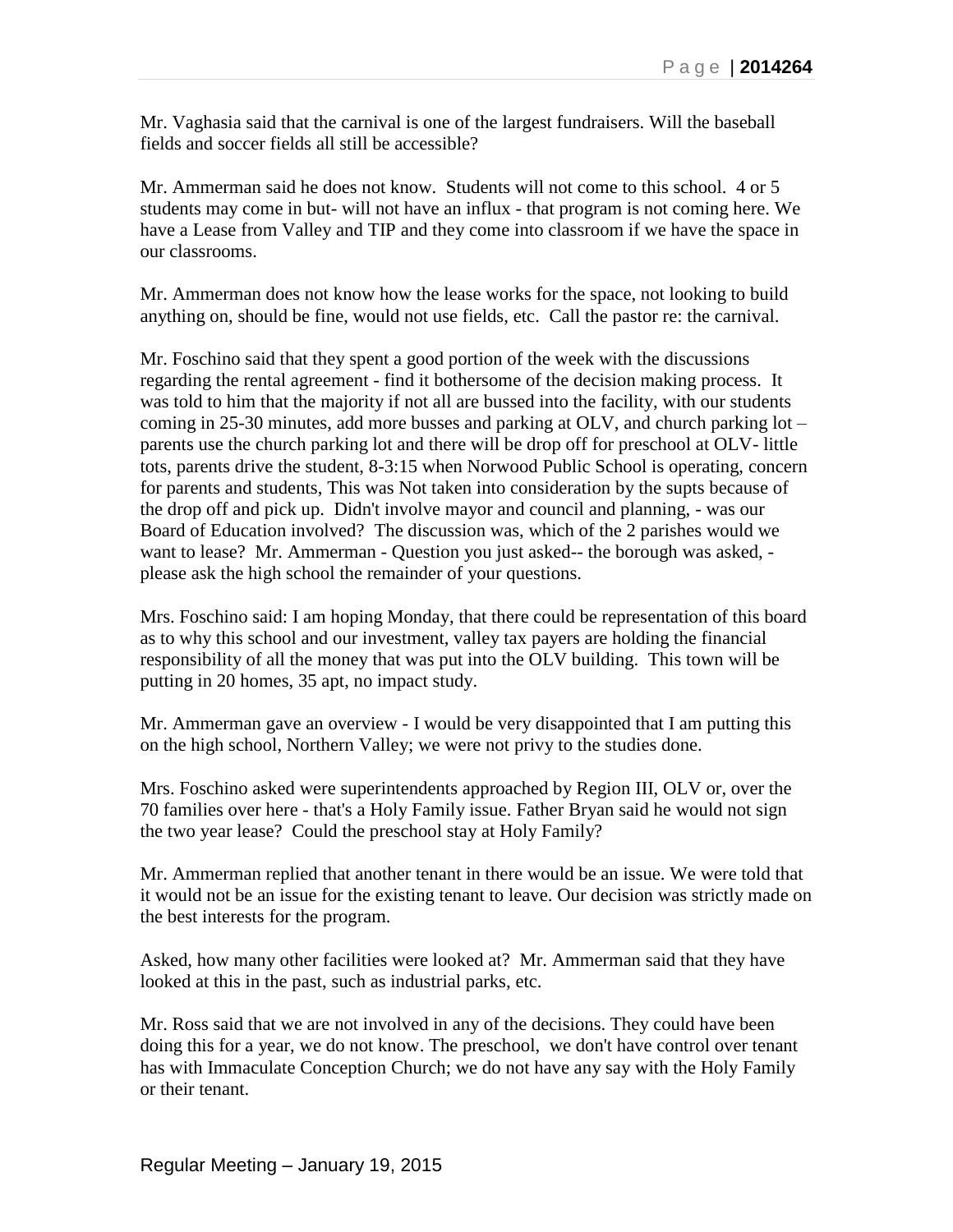Mr. Foschino said with all due respect, this impacts Norwood and it is, disgraceful that it was not brought before the residents of Norwood. It is our money that makes these decisions, it is disgraceful, the parking lot alone is not usable. The Norwood Board of Education cannot make a swing of a wand and make a decision and I hope it wasn't brought to the attention because of greed. According to the Archdiocese, maybe lease upstairs only, the Valley Program is steam rolling it through and it's not right.

Mrs. Orrechio said to make the repairs are in such financial problems is horrendous. The Borough Council has had no discussion regarding this. She asked if the Church parking spaces we are using are marked for the teachers. We need the fields for the town. Mrs. Orecchio is very upset to hear this even though she doesn't personally have anyone involved. How could Dr. Nagy vote on this when he was leaving the end of June?

Mr. Ammerman said they are marked where the teachers' parking spots. Dr. Nagy had very frank discussions going on at this time.

Gene Huelster - finds it offensive that this is going on.

Mr. Rubin participated in the joint board members, LEA is the high school - what I walked away from the meeting with, OLV made accommodations, not a viable long term solution, and a number of different options have been explored. Do we lease, do we buy? School information was presented to the Joint Boards by Joanette Femia and Larry Hughes. Joel's first reaction was that we have a great responsive police department.

Mr. Ross said that at points in time over 200 students attended Holy Family school. They did not come here. A number of those students went to other catholic schools. From a traffic control point of view, there was a much larger number of students in the past.

Mrs. Foschino said that there was only 1 kindergarten, when closed  $\&$  20 faculty members. Norwood police is phenomenal, but we'll need more policemen on day shift. Norwood tax payers would need to pay for that and it will affect the Norwood tax payers. This should not move ahead without input of Norwood tax payers.

Mr. Ammerman does not see any extra police office has to be hired - it is not a deal breaker. You can ask these questions next week, You don't need any extra police for lockdown.

Mr. Foschino said that he spoke to Alice Comer and that she stated that Norwood will put another police officer on South street. No one brings it to everyone else - it was not done right it should be done with transparency and that is terrible. Will there be any representation from this board of education at the high school meeting?

Mr. Vaghesia stated; Mr. Foschino, it was mentioned to us, we had no way of knowing. The board as a whole was not involved in this issue, there is an advisory board for an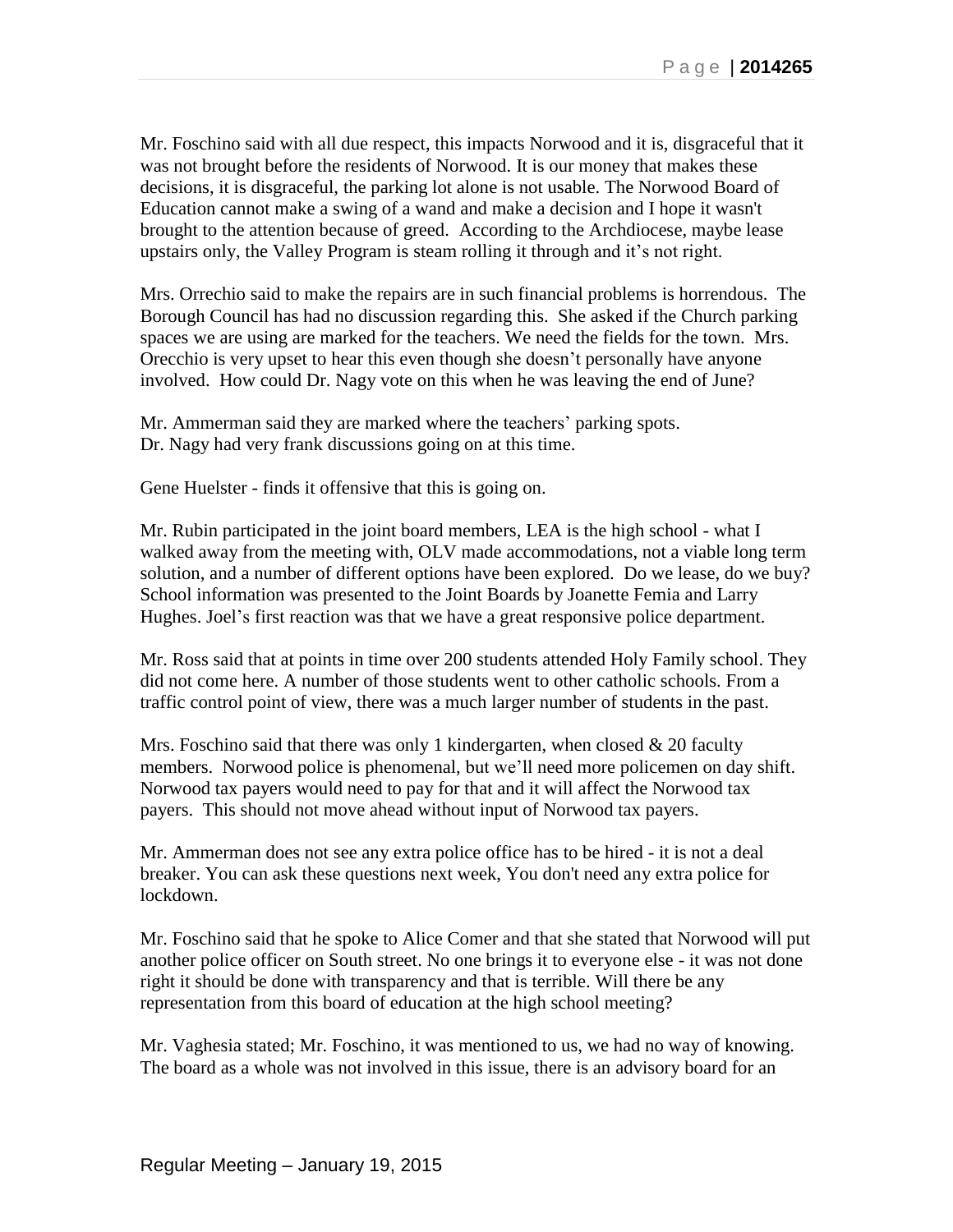educational view, the other aspects; it will affect my taxes and we were not involved in the process,

Ms. Giampaglia said that she is not educated, in what as a board member of Norwood, she is allowed to do or say but she will attend the meeting at the high school.

Mr. Ammerman said that the time frame is June 30, 2015. There's not much more that can be said and I appreciate the civility. This is not the high school, it is all 8 superintendents that agree; the OLV facility no longer represents the need of the children. It just came about in August or September. Things are not matching up. The parish's decisions are not a concern of ours as far as our say in who they can rent to.

Mr. Ross said he will try to go to the high school meeting also.

The Parent of a kindergarten child asked if her child can be dropped off at 8 am? Can they be here before school starts? Would parents have to pay?

We could put it into place if there was enough interest.

Mr. Fogarty gave a short presentation:

- $\triangleright$  Talk about 2 provisions under school ethics act and school boards members:
- $\triangleright$  Meeting of another public body.
- $\triangleright$  Prohibited acts trained each year.
- $\triangleright$  Irreconcilable items that disenfranchises you not mayor and council and school board, cannot be a party to a contract, cannot sue us for money damages - even on behalf of your child.
- $\triangleright$  Prohibited acts cannot vote you have a direct or indirect financial interest or member of your family has an interest.
- $\triangleright$  Employed in this school district or another district njea spouse or dependent child that lives with you that you are financially responsible.
- $\triangleright$  Collective bargaining and union matter if spouse works for board.